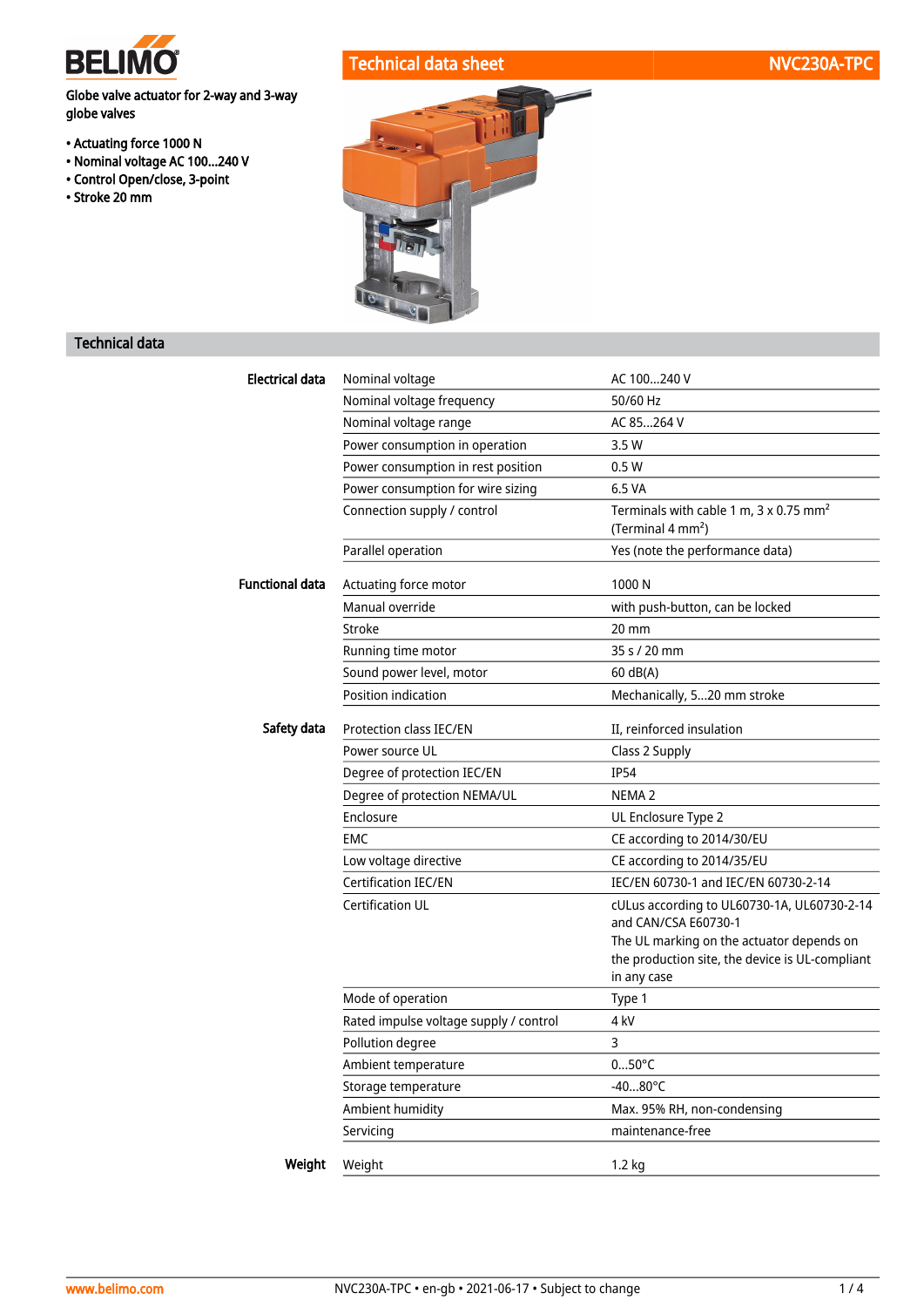

| <b>Technical data shee</b> |  |  |  |  |
|----------------------------|--|--|--|--|
|                            |  |  |  |  |
|                            |  |  |  |  |

| Safety notes                          |                                                                                                                                                                                                                                                                                                                                                                                                                                                                                                                                                                                                                                                                                                                                                                                                                                                                                                                                                                                                                                                                                                                                                                                                                                                                                        |
|---------------------------------------|----------------------------------------------------------------------------------------------------------------------------------------------------------------------------------------------------------------------------------------------------------------------------------------------------------------------------------------------------------------------------------------------------------------------------------------------------------------------------------------------------------------------------------------------------------------------------------------------------------------------------------------------------------------------------------------------------------------------------------------------------------------------------------------------------------------------------------------------------------------------------------------------------------------------------------------------------------------------------------------------------------------------------------------------------------------------------------------------------------------------------------------------------------------------------------------------------------------------------------------------------------------------------------------|
|                                       | This device has been designed for use in stationary heating, ventilation and air-conditioning<br>systems and must not be used outside the specified field of application, especially in aircraft or<br>in any other airborne means of transport.<br>Outdoor application: only possible in case that no (sea) water, snow, ice, insolation or<br>$\bullet$<br>aggressive gases interfere directly with the device and that it is ensured that the ambient<br>conditions remain within the thresholds according to the data sheet at any time.<br>• Only authorised specialists may carry out installation. All applicable legal or institutional<br>installation regulations must be complied during installation.<br>• The switch for changing the direction of motion and so the closing point may be adjusted only<br>by authorised specialists. The direction of motion is critical, particularly in connection with<br>frost protection circuits.<br>• The device may only be opened at the manufacturer's site. It does not contain any parts that<br>can be replaced or repaired by the user.<br>• The device contains electrical and electronic components and must not be disposed of as<br>household refuse. All locally valid regulations and requirements must be observed. |
| <b>Product features</b>               |                                                                                                                                                                                                                                                                                                                                                                                                                                                                                                                                                                                                                                                                                                                                                                                                                                                                                                                                                                                                                                                                                                                                                                                                                                                                                        |
| Simple direct mounting                | Simple direct mounting on the globe valve by means of form-fit hollow clamping jaws. The<br>actuator can be rotated by 360° on the valve neck.                                                                                                                                                                                                                                                                                                                                                                                                                                                                                                                                                                                                                                                                                                                                                                                                                                                                                                                                                                                                                                                                                                                                         |
| Manual override                       | Manual override with push-button possible (the gear is disengaged for as long as the button is<br>pressed or remains locked).                                                                                                                                                                                                                                                                                                                                                                                                                                                                                                                                                                                                                                                                                                                                                                                                                                                                                                                                                                                                                                                                                                                                                          |
|                                       | The stroke can be adjusted by using a hexagon socket screw key (4 mm), which is inserted into<br>the top of the actuator. The stroke shaft extends when the key is rotated clockwise.                                                                                                                                                                                                                                                                                                                                                                                                                                                                                                                                                                                                                                                                                                                                                                                                                                                                                                                                                                                                                                                                                                  |
| High functional reliability           | The actuator is overload protected, requires no limit switches and automatically stops when the<br>end stop is reached.                                                                                                                                                                                                                                                                                                                                                                                                                                                                                                                                                                                                                                                                                                                                                                                                                                                                                                                                                                                                                                                                                                                                                                |
| <b>Combination valve/actuator</b>     | Refer to the valve documentation for suitable valves, their permitted fluid temperatures and<br>close-off pressures.                                                                                                                                                                                                                                                                                                                                                                                                                                                                                                                                                                                                                                                                                                                                                                                                                                                                                                                                                                                                                                                                                                                                                                   |
| <b>Position indication</b>            | The stroke is indicated mechanically on the bracket with tabs. The stroke range adjusts itself<br>automatically during operation.                                                                                                                                                                                                                                                                                                                                                                                                                                                                                                                                                                                                                                                                                                                                                                                                                                                                                                                                                                                                                                                                                                                                                      |
| Home position                         | Factory setting: Actuator spindle is retracted.<br>When valve-actuator combinations are shipped, the direction of motion is set in accordance<br>with the closing point of the valve.                                                                                                                                                                                                                                                                                                                                                                                                                                                                                                                                                                                                                                                                                                                                                                                                                                                                                                                                                                                                                                                                                                  |
| Setting direction of motion           | When actuated, the stroke direction switch changes the running direction in normal operation.                                                                                                                                                                                                                                                                                                                                                                                                                                                                                                                                                                                                                                                                                                                                                                                                                                                                                                                                                                                                                                                                                                                                                                                          |
| <b>Restriction 3-point controller</b> | It must be ensured that the pulsating 3-point controller stops when the end position is reached.<br>If this is not possible on the system side, the multifunctional 24 V version of the actuator ( V24A-                                                                                                                                                                                                                                                                                                                                                                                                                                                                                                                                                                                                                                                                                                                                                                                                                                                                                                                                                                                                                                                                               |

#### Accessories

| Electrical accessories Description | 'vpe |
|------------------------------------|------|

Auxiliary switch 2 x SPDT add-on S2A-H

MP-..) must be used.

Electrical installation



### Caution: Power supply voltage!

Parallel connection of other actuators possible. Observe the performance data. Direction of stroke switch factory setting: Actuator spindle retracted (**▲**).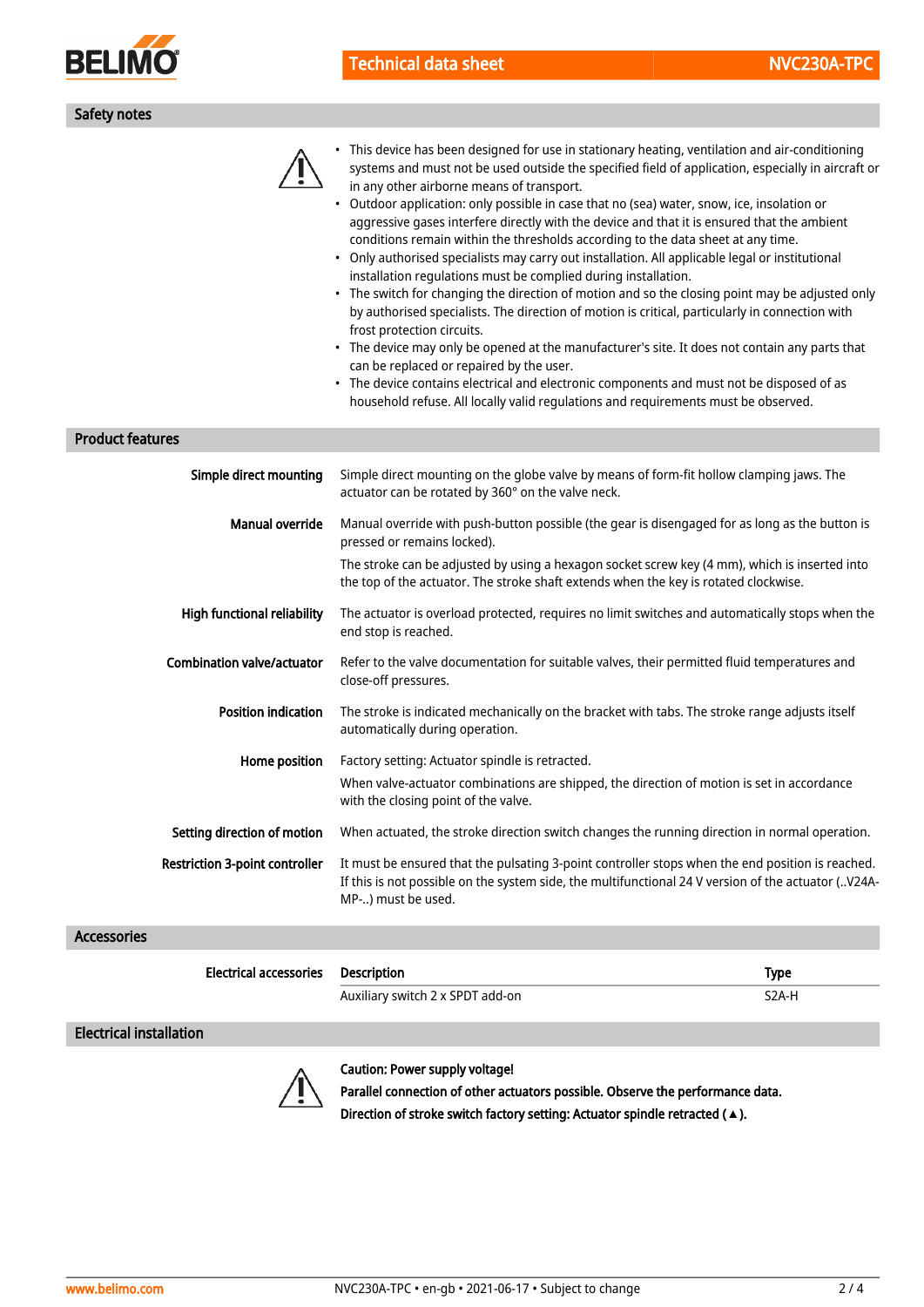

# Wiring diagrams



## Operating controls and indicators



### Dimensions